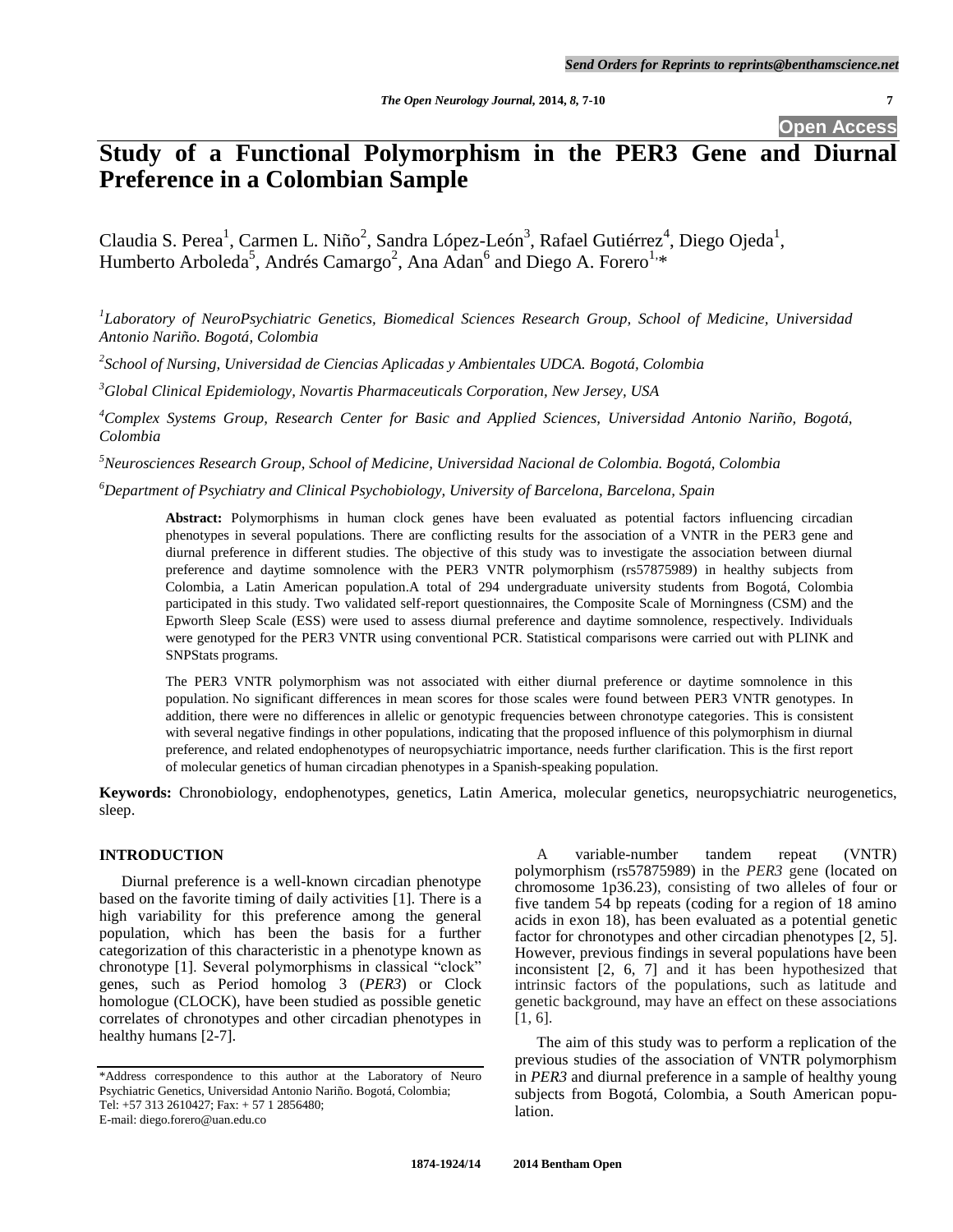# **MATERIALS AND METHODOLOGY**

## **Subjects**

A total of 294 healthy undergraduate students (66.6% female, mean age [SD] was 20.5 [2.7] years, range: 18-30 years) of two private universities in the capital city of Colombia (Bogotá) (04º 38′ N, 74°05′ W) participated voluntarily in the study. Additional 24 samples (7.5% of the total sample) were excluded from the final analysis due to incomplete phenotypic or genetic data. The population living in Bogotá is composed of a European genetic background with some historical admixture with Amerindians [8]. Subjects with self-report of neuropsychiatric diseases, including sleep disor-ders, were excluded. This study was approved by the Institutional Ethics Committee of each participant institution and all subjects provided written informed consent [\[8\]](#page-3-5).

## **Phenotypic Evaluations**

To measure and characterize the circadian phenotypes each participant filled out two self-report scales, previously validated and widely used in other populations [9]: Composite Scale of Morningness (CSM) and Epworth Sleep Scale (ESS) [\[10,](#page-3-6) [11\]](#page-3-7).

# *Composite Scale of Morningness (CSM)*

The CSM scale consists of 13 questions regarding the preferred times for mental and physical activity as well as the subjective alertness of the individuals. The total score of the CSM questionnaire is obtained by adding the individual scores of all the items, and it ranges from 13 (extreme eveningness) to 55 (extreme morningness). CSM has shown a strong correlation with other commonly used scales, such as the Horne-Östberg Morningness-Eveningness Questionnaire (given the fact that some of the scales consist of similar items), and with objective measures derived from actigraphy [\[12\]](#page-3-8). In this study, we have used the validated version in Spanish of the CSM [\[13\]](#page-3-9), that has been previously used in a Colombian sample [11]. The internal consistency of this scale (Cronbach's alpha) for the present sample was 0.722.

# *Epworth Sleep Scale (ESS)*

The ESS is a widely validated tool to quantify the general level of daytime sleepiness in general population) [\[10,](#page-3-6) [11\]](#page-3-7). It is a self-administrated questionnaire composed by eight situations of daily life that subjects have to range from 0 to 3 on their propensity to fall asleep. It ranges from 0 to 24, with higher scores related to more sleepiness. This scale has been used in different studies of genetics of circadian phenotypes [\[14-16\]](#page-3-10). We used the validated version in Spanish of the ESS [11], that has also been used before in a Colombian sample [17]. The internal consistency (Cronbach's alpha) in this sample was 0.716.

Additionally all participants completed a selfadministered general questionnaire that was used to collect socio-demographic variables (age, gender and personal history of neuropsychiatric disorders) and additional sleep parameters, such as self-report number of Hours of Sleep during Working Days (HSWD) and number of Hours of Sleep during Weekends (HSW).

#### **DNA Extraction and Genotyping**

Genomic DNA was isolated from peripheral blood of participants using a standard salting-out method [\[8\]](#page-3-5). Genotyping of the *PER3* VNTR (rs57875989) was performed using a touchdown PCR with a final annealing temperature of 56ºC, using the primers and conditions previously described [\[7\]](#page-3-4). Two primers were used, which amplify fragments of 310 bp and 364 bp for 4 and 5 alleles, respectively. PCR products were separated in a 2% agarose gel at 140V and visualized with ultraviolet light after SYBR Safe (Invitrogen, Carlsbad, CA, USA) staining. A random subsample (10% of subjects) was reanalyzed for the *PER3* polymorphism to verify consistency in the genetic results. Additionally, all genotypes were checked by two different researchers in order to confirm and validate the results.

#### **Statistical Analysis**

Allele and genotype frequencies and Hardy-Weinberg Equilibrium (HWE) were calculated with the SNPStats software [\[18\]](#page-3-11). SNPStats was also used for the analysis of the association of *PER3* genotypes with quantitative measures of circadian phenotypes (CSM and ESS scores, HSWD and HSW), using a linear regression model, corrected by sex and age. Codominant, dominant, recessive, overdominant, and log-additive models were tested.

In order to compare the extreme groups of diurnal preferences, the  $25<sup>th</sup>$  and  $75<sup>th</sup>$  percentiles of the CSM score distribution were used to define the cut off points to classify the individuals in Evening (values  $\leq 36$ ), Neither (values from 37 to 42), or Morning type (values  $\geq$ 43) [\[13\]](#page-3-9). Similarly, the  $75<sup>th</sup>$  percentile of the ESE distribution was used to determine the cut-off point (14 points) to classify the population in Normal (values  $\leq 14$ ) or High (values  $\geq 15$ ) categories for diurnal somnolence. The  $25<sup>th</sup>$  and  $75<sup>th</sup>$ percentiles were used as cut off points in order to have categories with sample sizes that are suitable for carrying out statistical comparisons of genotype and allele frequencies.

PLINK sofeware (Version 1.01) [19] was used to evaluate the association of *PER3* polymorphism with categories of morning preference and diurnal somnolence, using a  $\chi$ 2 test (comparisons of genotype and allele frequencies between categories). For the comparison of genotype frequencies, several models were tested (dominant, recessive and genotypic). A nominal value of  $p < 0.05$  was considered as statistically significant.

# **RESULTS**

In this study, we found an allele frequency of 0.8 for the 4 allele of the PER3 VNTR, with the most common genotype being the homozygous 4/4 (0.65). The frequencies of the genotypes for this polymorphism were in Hardy– Weinberg equilibrium ( $p=0.36$ ). In our sample, the scores for the CSM ranged from 24 to 54, with a mean of 39.74 (SE: 0.32) and the ESS had scores from 0 to 21 with a mean of 10.89 (SE: 0.25). In our sample, the scores for the CSM ranged from 24 to 54, with a mean of 39.76 (SE:0.33) and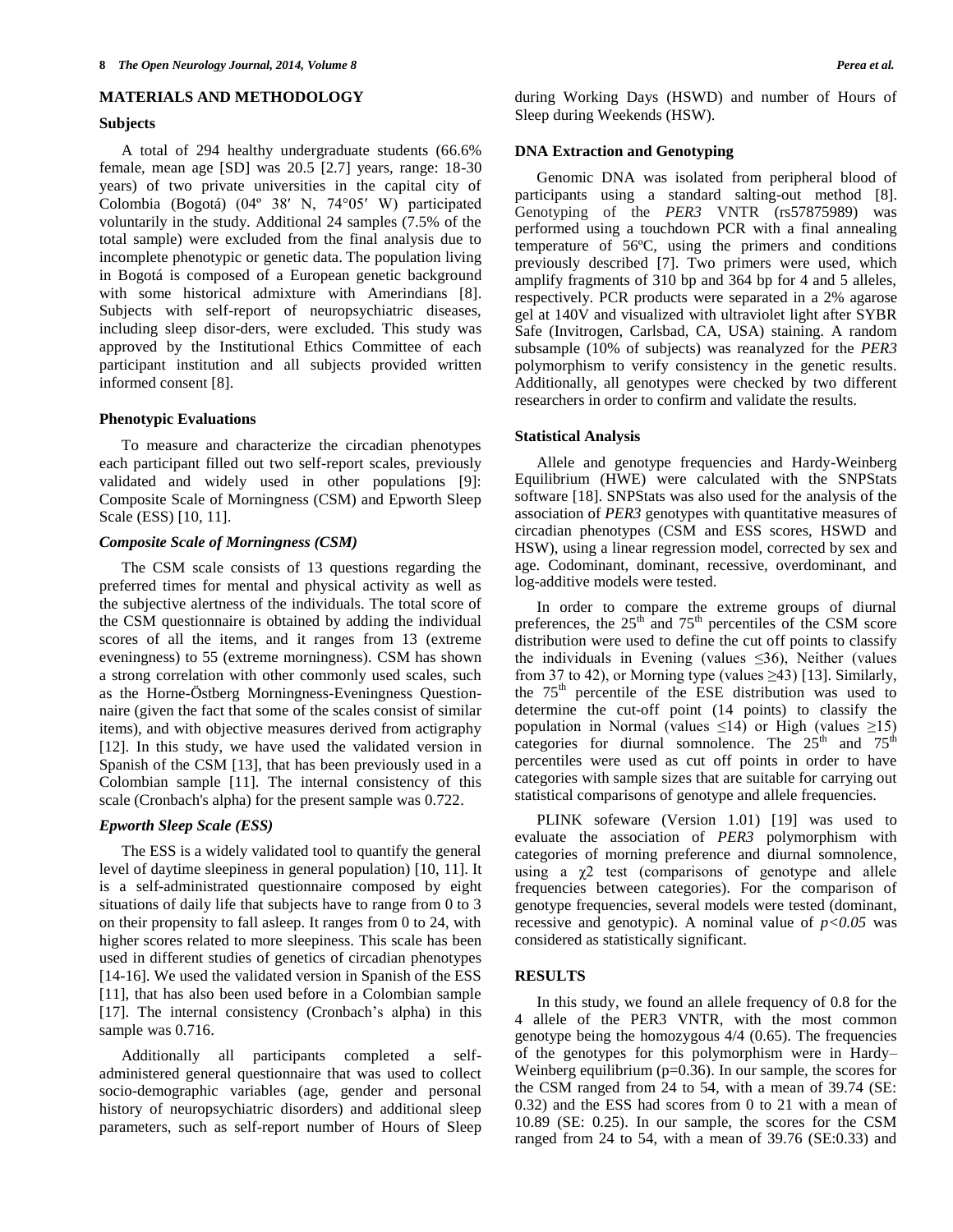**Table 1. Association of the** *PER3***-VNTR with (A) Scores of the Composite Scale of Morningness (CSM) and its categorization in morning/neutral/evening chronotypes and (B) Scores of the Epworth Sleep Scale (ESS) and its categorization in High/ Low somnolence.** 

| <b>PER3-VNTR</b> |                | <b>Chronotypes</b>             |                                |                                |                | <b>Composite Scale of</b>              |                |
|------------------|----------------|--------------------------------|--------------------------------|--------------------------------|----------------|----------------------------------------|----------------|
|                  |                | <b>Morning Type</b><br>$n$ (%) | <b>Neutral Type</b><br>$n$ (%) | <b>Evening Type</b><br>$n$ (%) | p value        | <b>Morningness Scores</b><br>Mean (SE) | p value        |
| <b>Genotypes</b> | 4/4            | 41(60.3)                       | 108(65.9)                      | 43(69.4)                       | $0.58^{\circ}$ | 39.55 (0.38)                           | $0.37^{\rm a}$ |
|                  | 4/5            | 25(36.8)                       | 48(29.3)                       | 15(24.2)                       |                | 40.48(0.63)                            |                |
|                  | 5/5            | 2(2.9)                         | 8(4.9)                         | 4(6.5)                         |                | 38.79 (1.56)                           |                |
|                  | <b>Total</b>   | 68 (100)                       | 164(100)                       | 62(100)                        |                | 39.74 (0.32)                           |                |
| <b>Alleles</b>   | $\overline{4}$ | 0.81                           | 0.80                           | 0.79                           | $0.58^{\circ}$ |                                        |                |
|                  | 5              | 0.19                           | 0.20                           | 0.21                           |                |                                        |                |

**(B)**

|                | <b>Diurnal Somnolence</b> |                                                                    |                | <b>Epworth Sleep Scale</b>   |                |
|----------------|---------------------------|--------------------------------------------------------------------|----------------|------------------------------|----------------|
| PER3-VNTR      | <b>Normal</b><br>$n$ (%)  | <b>High</b><br>$n$ (%)                                             | p value        | <b>Scores</b><br>Mean $(SE)$ | p value        |
| 4/4            | 148(64.6)                 | 44(67.7)                                                           | $0.15^{\rm b}$ | 10.94(0.32)                  | $0.32^{\rm a}$ |
| 4/5            | 69(30.1)                  | 19(29.2)                                                           |                | 11.02(0.42)                  |                |
| 5/5            | 12(5.2)                   | 2(3.1)                                                             |                | 9.43(1.05)                   |                |
| <b>Total</b>   | 229(100)                  | 65 (100)                                                           |                | 10.89(0.25)                  |                |
| $\overline{4}$ | 0.80                      | 0.82                                                               |                |                              |                |
| 5              | 0.22                      | 0.18                                                               |                |                              |                |
|                |                           | a nuglig derived from a linear regression model (codominant model) |                | $0.13^{\circ}$               |                |

a. *p value* derived from a linear regression model (codominant model)

b. *p value* for differences in genotype frequencies between categories (trend model)

c. *p value* for differences in allele frequencies between categories

the ESS had scores from 0 to 21 with a mean of 10.93 (SE:0.26).

The linear regression model, corrected by sex and age, showed no differences in scores for the CSM or ESS scales between carriers of the *PER3* genotypes (Table **1**), under several genotypic models. Self-reported hours of sleep (HSWD and HSW) were not associated with the *PER3* VNTR polymorphism in our sample ( $p= 0.25$  and  $p=0.49$ ).

Moreover, the distribution of the genotypes and alleles was not significant between the extreme morning preference and somnolence categories (Table **1**), under several genotypic models. Inclusion of additional covariates, such as sex, did not help to identify positive associations (data not shown).

# **DISCUSSION**

This is the first study carried out in the Colombian population regarding the association of a variant in a clock gene (*PER3*) and circadian phenotypes (diurnal preference and diurnal somnolence). In this study we did not confirm the association between the *PER3* VNTR and neither of the phenotypes measured, using different types of analysis and genetic models.

Both positive and negative results have been previously reported for this association. Few studies in Caucasian populations have confirmed this association [2, 6, 16] while several others have failed to replicate it [3, 20]. Colombia is a South American country that lies near to the Equator. These geographic characteristics make it different from the previous populations studied; there are no major seasonal changes through the entire year. It may explain, in addition to differences in genetic background, the lack of association with morning preference that we found here.

This is the first report of circadian phenotypes related to clock genes in a Spanish speaking population and in subjects living in the equatorial region. In addition, it highlights the importance of analyzing South American populations as a complement to the European populations commonly studied, to generate a better understanding of their role in circadian phenotypes [\[6\]](#page-3-3). A meta-analysis on this association should be carried out to have a real quantitative measure of the effect of this polymorphism in different populations. Future analysis of other candidate functional polymorphisms on the *PER3* gene and other clock genes could be helpful for the genetic analysis of circadian phenotypes [\[1\]](#page-3-0), and related endophenotypes of neuropsy-chiatric importance, in healthy humans.